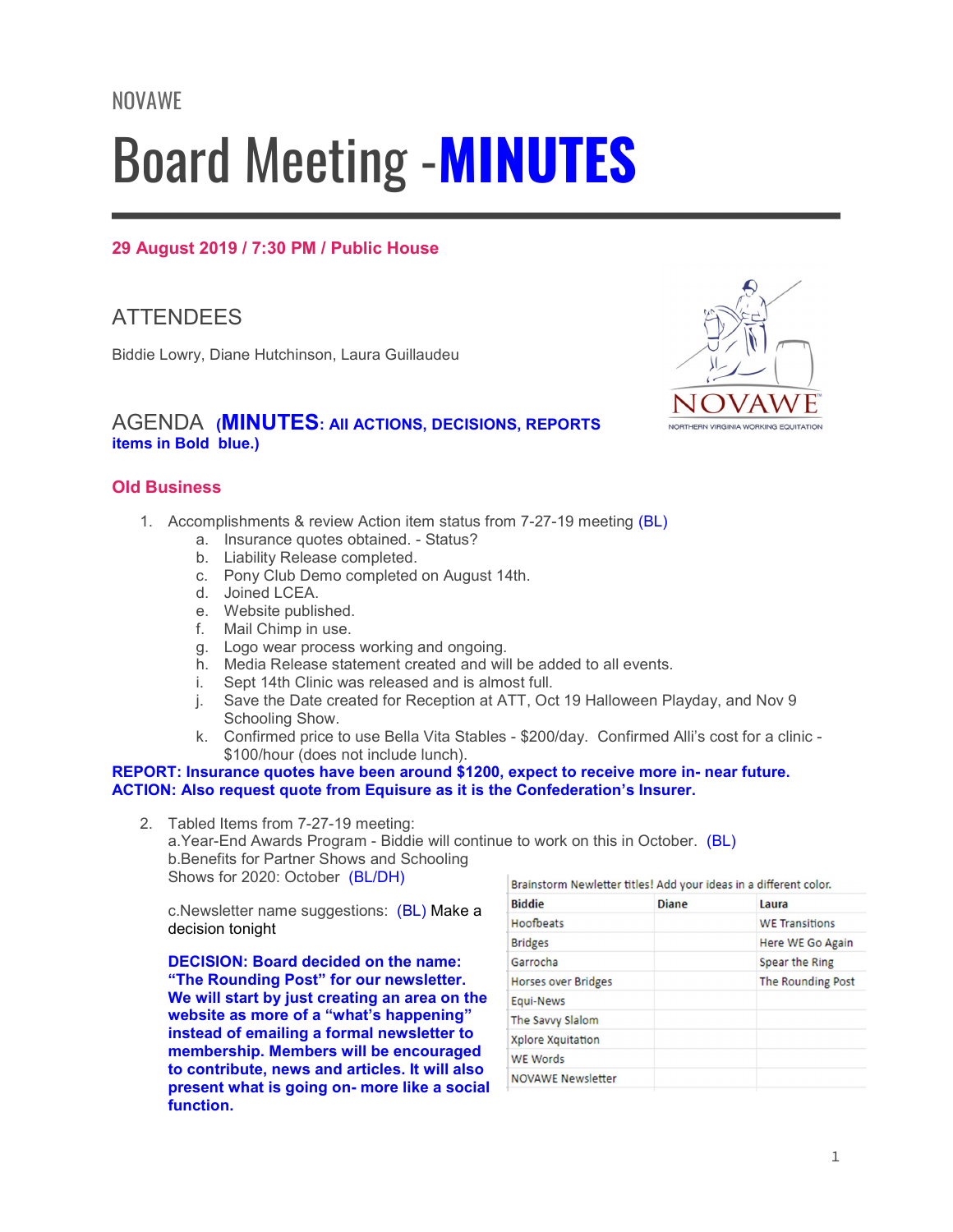

#### New Business -- Officer and Chair Reports:

1. Treasury -

.

- a. Report on current status.
- b. Brief report on Fundraiser (On-Line Auction) via Stephanie Jennings.

ACTION: We will target Feb. We will need a chair person to work this with Stephanie (Pro Horse Services). Add this to the Member



Meeting Agenda, we will need members working on items to donate for auction.

#### 2. Membership -

a. Report on current status.

REPORT:: Currently we have 48 members and 5 business members. (48 paid members-BL).

- 3. Secretary none
- 4. President
	- a. New Items:
		- 1. Biddie joined Virginia Equestrians.com. It is a web page where you can post events and press releases for free. Account is in Biddie's name. ACTION: Biddie sent the press release from the VA show to Virginia Equestrians.
	- B. WE Events- NOVAWE Welcome Members Meeting Sept 28th. Shop 5-6 pm, Meeting 6-7:30pm
		- i. Need a Chairman & committee to pull this all together. There have been no volunteers

from the membership. ACTION: The Board will plan the Welcome Members Meeting.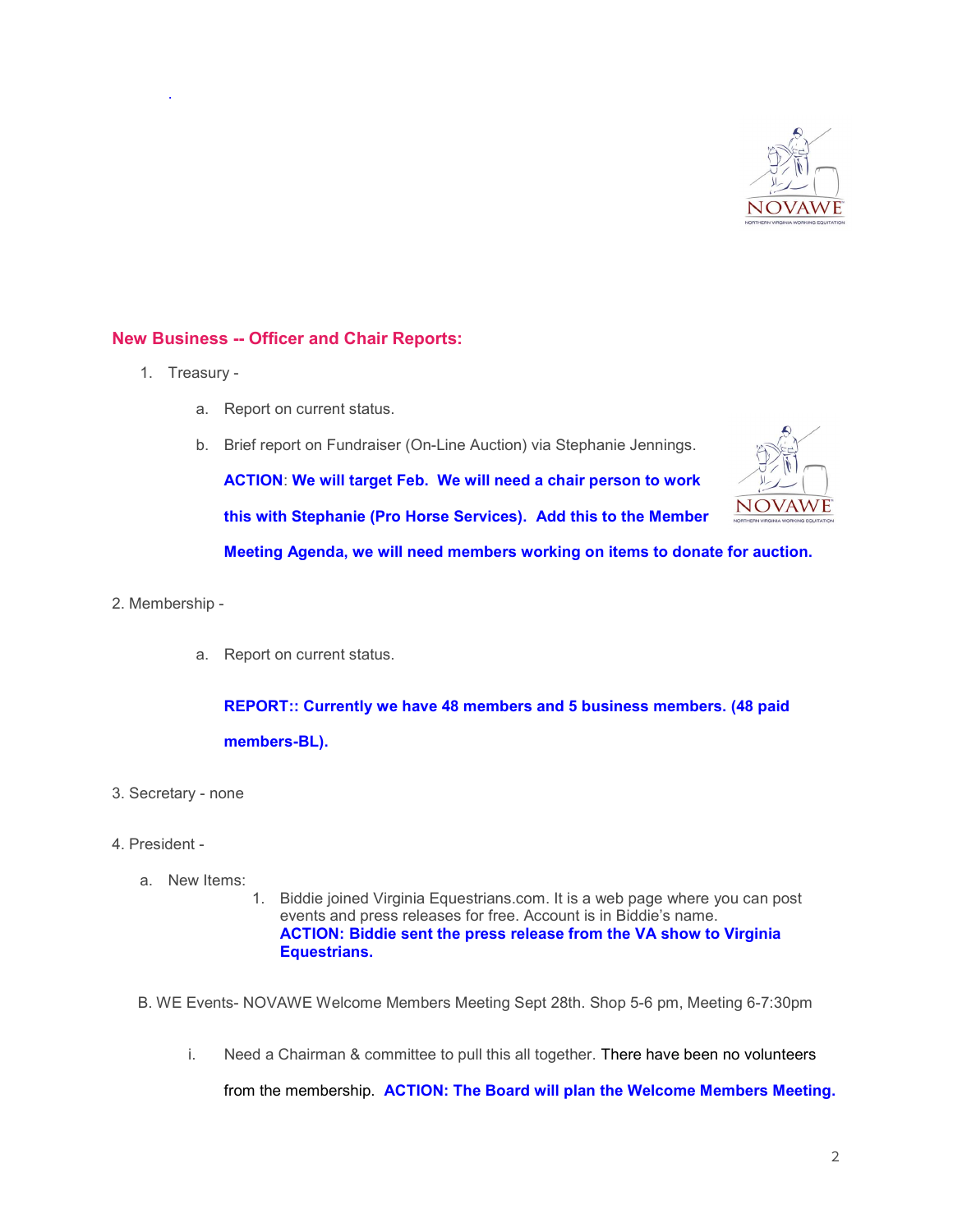ii. Need an agenda for meeting- 3 Board Members will speak.

DECISION: 1st: President Biddie Lowry will introduce Board Members, introduce Business members, state the mission of NOVAWE.

- Present 2019 schedule, ideas for winter, and 2020 preliminary plans. Also present preliminary plans for October Play Day.
- Volunteers: Members please help with one event or be on a committee. being on a committee doesn't tie the member to a year commitment.

2nd. Diane will give a treasury report, talking about fundraising (On-Line Auction in February) and the website and Marketing efforts.

3rd. Laura will talk about the membership, shirt and logo orders, and membership year. The Founding Membership opportunity ends on November 30th. All current members do not have to renew for 2020.

4th: Biddie will introduce Allison Reed who will speak for 10 min on a WE topic.

#### 5th: Discussion with Q & A opportunity

iii. Confirm? Alli is giving a WE presentation at Member Meeting? How long? **REPORT:** 

#### Confirmed by Biddie on 9/6/19

- iv. Confirm? Pat Brescia will bring Laptop for photo displays and videos to member meeting. Who will send him the media? **REPORT: Pat will play videos and also a still** slideshow using pictures he has taken and also that we send him. An account will be set up in Smug Mug so that we can upload videos. He will then put them together for a presentation to be run on a loop.
- v. Plan food, table decorations, flowers for Adair and Karen? **DECISION: Board will buy 2** nice mums for decorations and then give the mums to Another Turn Tack.
- vi. Need an invitation by email to members via Mail Chimp and RSVP date of 9/23/19.

ACTION: Laura will create invitation and mail to members via Mail Chimp. We will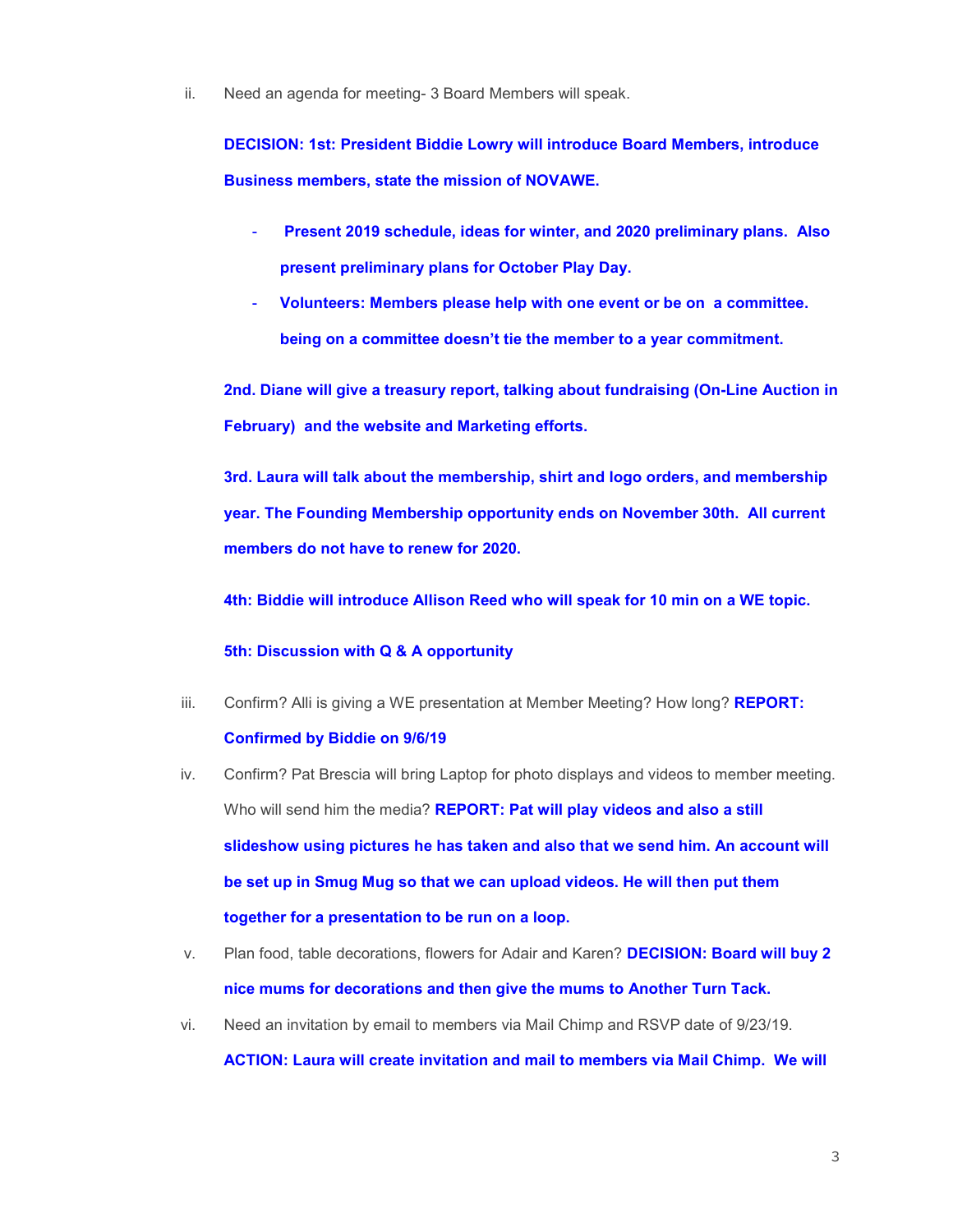send reminders via FB and the Website and maybe a second email blast (Mail Chimp) closer to the date.

vii. Will there be a raffle item? Or perhaps it would be better to have Door Prizes? Need raffle tickets.

DECISION: We will use raffle tickets that Diane has and use it for some door prizes. Suggestions: gift certificate for a lessons or a clinic, Voucher for NOVAWE Logo, ???? Must be present to win.

ACTION: Biddie will type up agenda, assign jobs for planning Members' Meeting.

 C. Decide on Committees needed for NOVAWE and how many on each committee. Below are the ones being suggested:

1. **Hospitality Committee** - Chairman **Number on committee:**  $\blacksquare$ Function: to plan and coordinate decorations, food and beverage for any NOVAWE event. Could this committee later be in charge of Awards program?

### DECISION: The name is fine. This committee will not be in charge of Awards.

2. Financial Committee - Chairman: Diane, Number on committee: Perhaps a better name for this committee: DECISION:: Name shall be Fundraiser/Sponsor Relations

Function: To raise money for the organization that can be used to pay for travel for out of town clinicians and to subsidize schooling shows.

## ACTION; Added to functions: To contact sponsors for donations. Items B & C deleted.

B. Not sure. Should name be Financial Committee or Fundraising Committee?

C. Would "Sponsor Relations" be under this committee or under Media one or be a separate committee?

3. Professional Development Committee - Chairman: Allison Reed Number on committee: 1 Purpose is to create unmounted events for the education of other professionals on the rules of WE and best practices in teaching WE.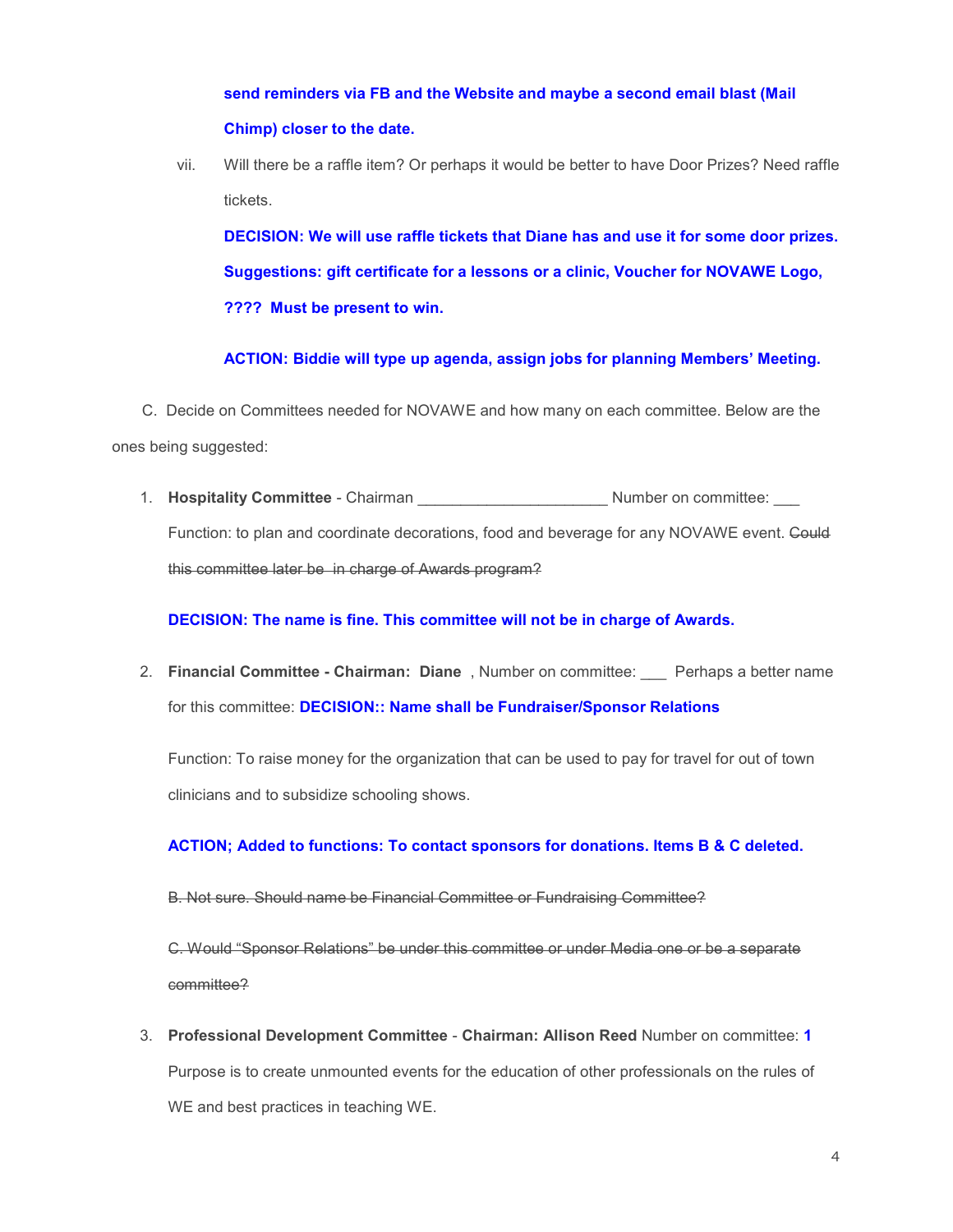4. Media/Marketing/Publicity Committee Need a better name: DECISION: Marketing Committee

- Chairman: Diane Number on committee: 4 (Biddie on the committee) Purpose is to promote WE and NOVAWE via various sources- newspapers, FB, Instagram, You-Tube, other organizations with web-pages, create flyers for events, write e-newsletter, and maintain website.

 ACTION: Writing an e-newsletter has been tabled for a year. The Rounding Post will be added to the web page. Readers will be able to submit newsworthy items.

- 5. Events Committee Chairman: Biddie Number on committee: 4: \_\_\_ 1st: should this committee be subdivided into 2 committees: Events Committee and Show Committee? And should volunteers be under this committee?
	- a. Functions: Help with set up and take down of obstacles/dressage arena/ tents at events,
	- b. Assist Biddie Lowry with day of events and possibly some planning of events.
	- c. Obtain volunteers for any NOVAWE event.
	- d. Help propose future events with research about a person or type of event.

DECISION:: this committee will be fluid. Not everyone on the committee has to help in every event. We can also recruit family members. Striked through some items above.

6. Membership Committee - Chairman: Laura, Do you need an assistant?

DECISION: There will be no membership committee at this time.

7. Youth Development Committee - Chairman: Adair Soho Number on committee: Event

created for the youth from Lead Line and up. Ages: 4 to \_\_\_.

DECISION: Summary: The following committees have been established for NOVAWE with the Chairman established for the rest of this year and 2020:

Hospitality: Laura Guilaudeu, Chairman

Fundraising/Sponsor Relations: Laura Guilaudeu, Chairman

Professional Development - Allison Reed, Chairman

Marketing: Diane Hutchinson, Chairman

Events: Biddie Lowry, Chairman

Youth Development: Adair Soho, Chairman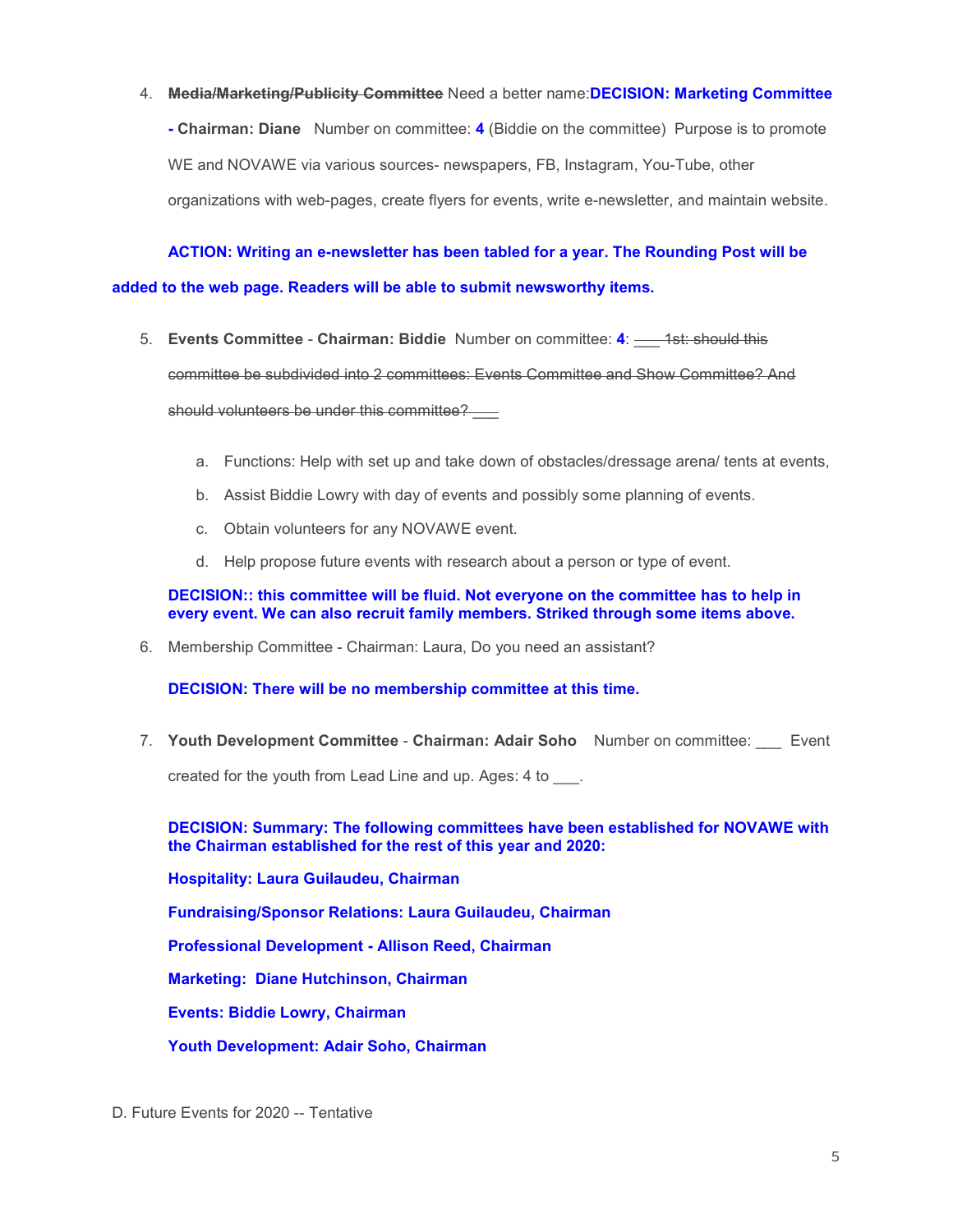- a. PlayDay- every other month
- b. Clinics the other every other month or more often?
	- i. Normal format with Allison Reed
	- ii. Tarrin Warren in spring (TBD: Suggestion: two days of small groups instruction (3 riders and/or Private - semi-private lessons)
	- iii. Other clinician posibles
		- 1. Kat Waters (Vermont) western or dressage, WE
		- 2. Emily Kemp (Wisconsin)- westerm, WE
		- 3. Megan Malan (NC)- dressage , WE
		- 4. Brendan Wise (MD) Horsemanship/ Dressage
		- 5. Jill Malone (VA) WE Judge, TD, clinician
		- 6. Lydia Taylor (IL)- WE TD, dressage
		- 7. Howard & Erica Peet (IL) Erica is WE United "r" judge, Peetequestrian.com
		- 8. Dressage Trainer in Purcellville w/working equitation experience Dressage

Ask Adair

#### DECISION: Goal is to have an outside clinician every quarter, minimum. Possible month for clinic is below:

February - Brendan Wise

April - Tarrin Warren

July or early fall- Kat Waters (later found out Kat is unavailable at those seasons.)

- c. Private or Semi private lessons and/or clinics with locals
	- i. Allison Reed NOVAWE Wednesdays (possibly twice a month)
	- ii. Stephanie Jennings western
	- iii. Mike Jennings cattle (live and Tinkerbell)

#### D. Other Items

- 1. Can NOVAWE buy lumber and paint for Laura to build jug and bell obstacles?
- 2. Propose that Laura purchase a canopy tent for future NOVAWE events .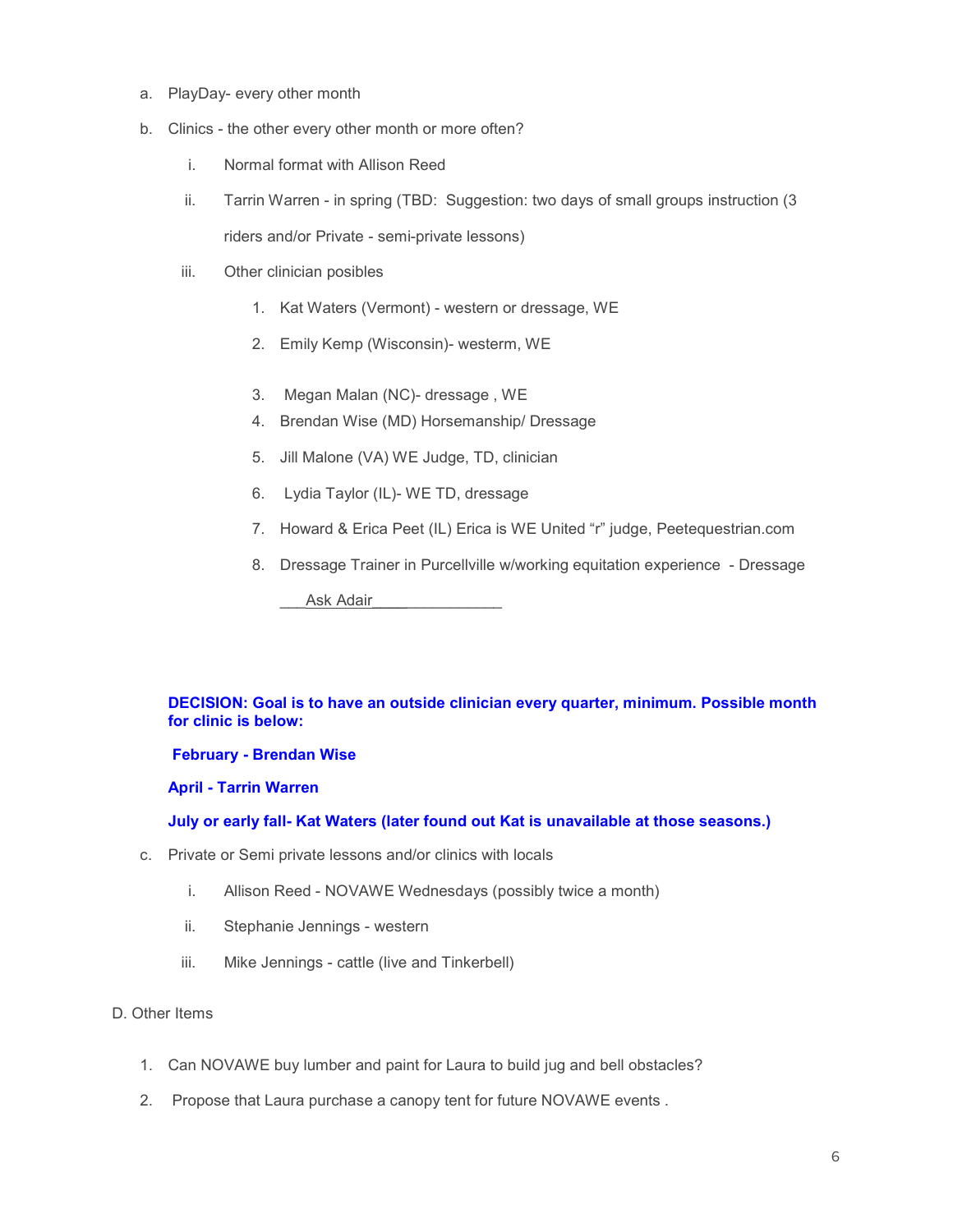3. Biddie investigates cost of microphone/speaker for NOVAWE events.

DECISIONS: Board approves the purchase of lumber, paint, and canopy tent (Diane wants to explore used and/or on clearance/sale) Biddie will look into cost of speaker.

## The following items are action items for each Board member to work on during the next month.

# ACTION ITEMS-Diane

- 1. Present Insurance quotes to Board, then Board decides on company.
- 2. Add to Obstacle Equipment list in Google Sheets (done by DH 9/6/19)
- 3. Submit rule change before Sept 1 to Confederation. (done by DH 9/1/19)
- 4. Create link to Total Equine's web page on our webpage (Business member).. Add a sentence on that page to click on the business icon to go to that page or something like that.
- 5. Follow up with Pat Brescia about getting video/photos together for Sept Member Meeting. (working -- need to send smug mug link to team to upload videos/photos)

# ACTION ITEMS-Laura

- 1. Add to Obstacle Equipment list in Google Sheets (done 9/10/19)
- 2. Email recipients of shirts with no Founding Member on sleeve to return clean shirt so this can be fixed. NOVAWE will pay for \$4/sleeve/shirt cost. (Already completed by Laura.)
- 3. Send out email blast to members listing the committees that need to be formed with a link to a Google Form for sign up??

# ACTION ITEMS-Biddie

- 1. Continue work on Year End Awards
- 2. Continue work on possible Partner Show Series
- 3. Look at potential Facilities List. Call and find out prices.
- 4. Also, make a post to Members' Group to see if anyone has an indoor that would be willing to let NOVAWE use it for a reasonable price (or free) -- need ample parking.
- 5. Contact Tarrin Warren about a Clinic in late March or early April. (Done by BL. Waiting on Contract.)
- 6. Begin work on Nov 9th show. Secure indoor. Order ribbons.
- 7. Find an assistant to help with Oct 19th playday.
- 8. Make post on Members' Group that we need a Hospitality Committee and Events Committee volunteers as well as a Chairman for the Hospitality Committee.
- 9. Create YouTube and Instagram accounts-- assigned to Publicity committee
- 10. Order notecards and business cards **Done by BL. 9/1/19**